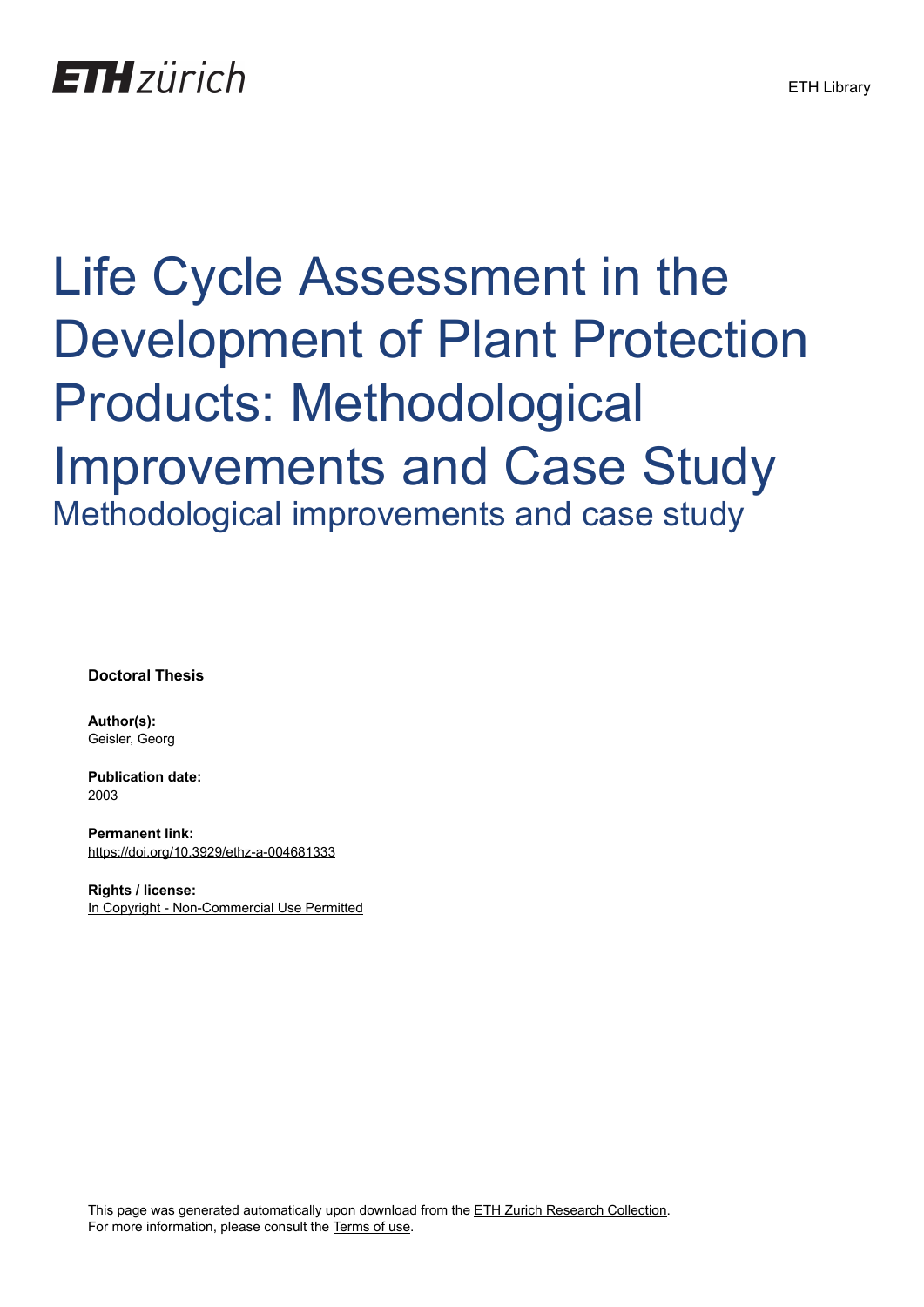#### DISS. ETH NO. 15235

## **Life** Cycle **Assessment in the Development of Plant Protection Products: Methodological Improvements and Case Study**

A dissertation submitted to the

## SWISS FEDERAL INSTITUTE OF TECHNOLOGY ZURICH

for the degree of

Doctor of Natural Sciences

presented by

Georg Geisler

Graduate Chemist (Dipl. Chern.), Friedrich-Schiller University, Jena, Germany

born 01 January 1973

citizen of Germany

accepted on the recommendation of

Prof. Konrad Hungerbühler

Prof. Michael Z. Hauschild

2003

 $\ddot{3}$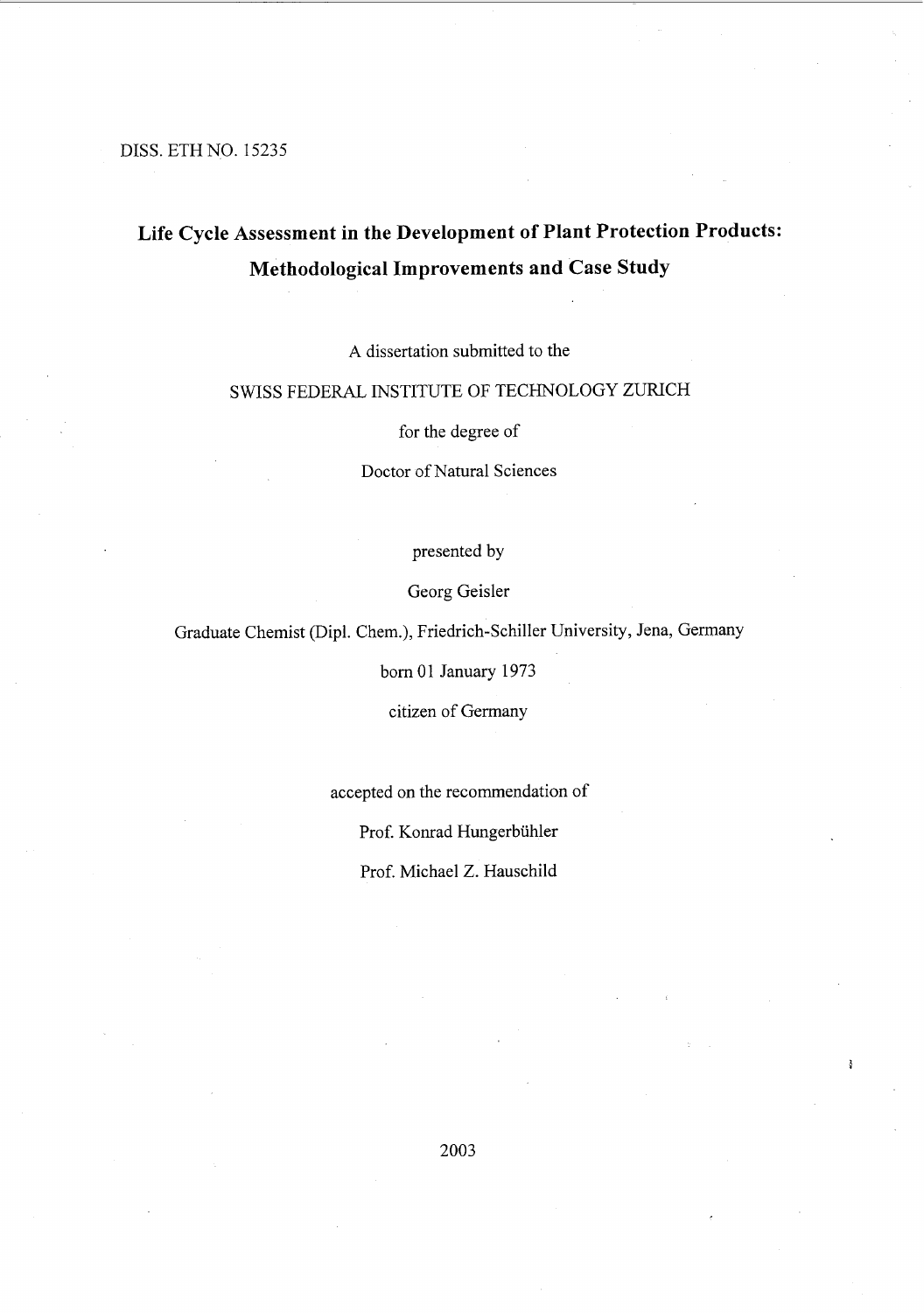## **Abstract**

Producers of plant protection products strive to move towards environmental sustainability of their business. A methodology to assess the environmental efficiency of plant protection products is essential to reach this objective. It is the goal of this work to develop a method for a comprehensive evaluation of the environmental efficiency of plant protection products considering a life-cycle scope. This method should enable an assessment whether the current development of plant protection products leads to increased environmental efficiency. Further, the use of this method to support decision-making of pesticide producers should be evaluated.

---~---

 $\frac{3}{4}$ 

To obtain such a method, several specific improvements of Life Cycle Assessment (LCA) are proposed. First, a procedure is developed for the systematic and comprehensive estimation of Life Cycle Inventories (LCIs) for the production of active substances and their precursors. Second, a method is put forward to consider in Life Cycle Impact Assessment (LCIA) spatial and temporal variability in exposure of groundwater to active substances. Third, a procedure is set up for an assessment of uncertainty in LCA results. A further procedure is established for the estimation of substance properties necessary to calculate new characterisation factors for active substances and emissions from chemical production processes. LCAs of plant protection products are calculated firstly with a functional unit allowing product comparisons. Secondly, a functional unit for system comparisons is set up, serving to decide whether the use of one particular plant protection product is environmentally preferable to not using it. This latter assessment takes into account effects of plant protection products on crop yield more specifically than the functional unit for product comparison.

These methodological improvements are applied to a case study comparing the use of two plant growth regulators, Moddus and Stuntan, in winter wheat. Moddus is a new product and resembles a progress compared to Stuntan from the point of view of agronomy and regulatory Risk Assessment. It is assessed in thiswork whether a progress is apparent also in the comparison of the environmental efficiency of Moddus and Stuntan considering a life-cycle scope.

In this product comparison by LCA, Moddus is found to be a progress compared to Stuntan in terms of activity, expressed as the applied dose, as weIl as environmental fate and effects of the active substance. This progress is at a trade-off with high production impacts due to the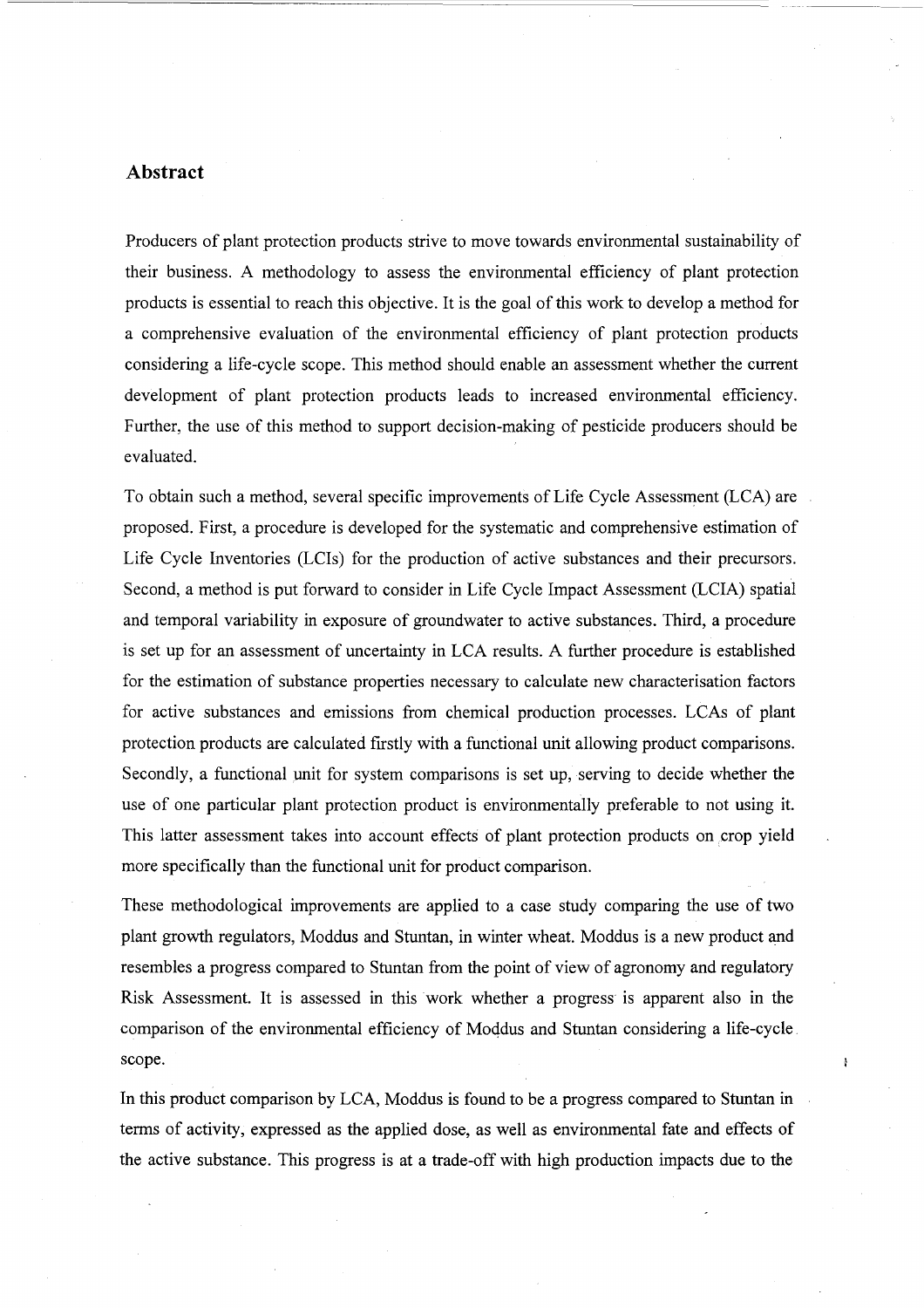complex molecular structure of the active substance of Moddus. In the system comparison assessment it is found that the development of Moddus for plant growth regulation in winter wheat was a progress from an LCA perspective. This is due to increases in crop yield attributable to the use of Moddus.

The uncertainty assessment of the case study shows large methodological uncertainties with regard to toxicity impact categories. These may generally lead to low significance of results in LCAs of plant protection products. Measures for uncertainty reduction are proposed. Uncertainty in the case study results is relatively low conceming other impact categories, such as the global warming potential.

The procedure to estimate LCIs for production processes of active substances and their precursors enables taking into account material and energy inputs to as well as emissions from such processes. This estimation procedure helps to overcome major data gaps in LCIs of plant protection products. It is therefore an important prerequisite for the LCA of these products.

Variability of groundwater exposure to active substances amounts to orders of magnitude and is most strongly dependent on substance properties and site factors. Relevant contributions to human toxicity impact scores are found. Knowledge on this variability is available at producers of plant protection products. Therefore, this variability should be depicted in LCIA of pesticides carried out at these companies.

Requirements and results of the LCA of plant protection products proposed in this work are compared to data availability and degrees of freedom in decision making during the development of pesticides. LCA is found to be applicable in decision support at most stages during the economic lifespan of plant protection products. Specific constraints of data availability and lack of knowledge are identified in the evaluation stage of product development, which may however be overcome with the methods presented in this work.

General rules are derived from the LCA of the case study for use in decision support without conducting full LCAs. It is found that several of these rules are in line with objectives already applied by producers of plant protection products. Additionally, environmental efficiency objectives should be integrated in the procurement of chemieals by these producers. A case-wise approach is necessary to assess potential trade-offs between environmental impacts from production and use of specific active substances.

Å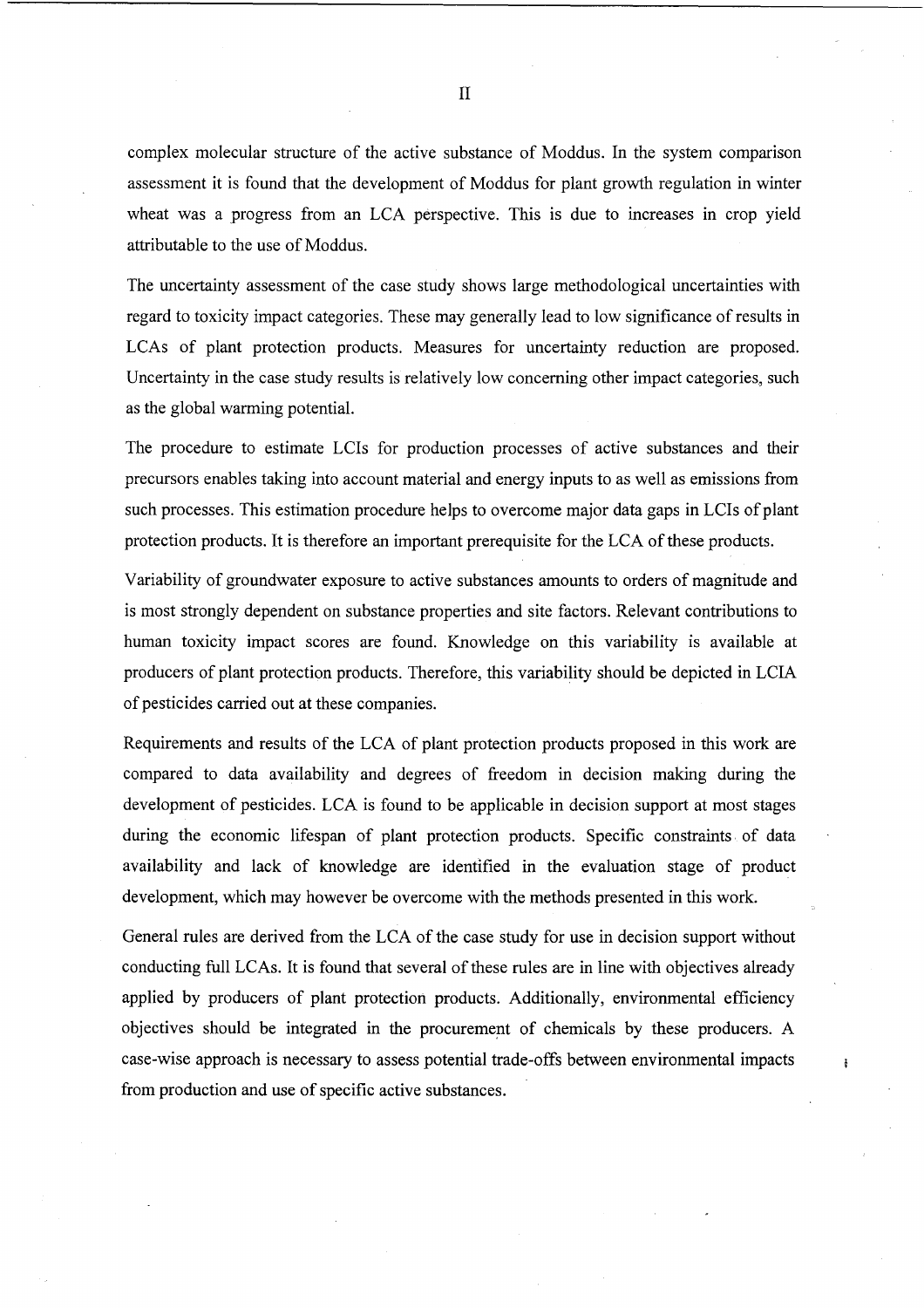## **Zusammenfassung**

Produzenten von Pflanzenbehandlungsmitteln sind bestrebt, eine nachhaltige Entwicklung ihrer Produkte zu fordern. Um dieses Ziel zu erreichen, ist eine Methode zur umfassenden Bewertung der Umwelteffizienz von Pflanzenbehandlungsrnitteln notwendig. Es ist das Ziel dieser Arbeit, eine solche Methode zu entwickeln. Diese soll den gesamten Lebenszyklus von Pestiziden erfassen und somit eine Beurteilung erlauben, ob die derzeit angewendeten Kriterien zur Entwicklung von Planzenbehandlungsmitteln auch zu erhöhter Umwelteffizienz dieser Mittel führen. Desweiteren soll die Methode zur Entscheidungsunterstützung bei Herstellern von Pestiziden geeignet sein.

Mehrere Verbesserungen der Ökobilanz (Life Cycle Assessment, LCA) werden vorgeschlagen, um eine solche Methode zu erstellen. Zunächst wird eine Routine zur systematischen und umfassenden Abschätzung von Sachbilanzen (Life Cycle Inventories, LCIs) fiir Produktionsprozesse von Wirksubstanzen und ihren Vorläufersubstanzen entwickelt. Desweiteren wird eine Methode erstellt, welche es ermöglicht, in der Wirkungsabschätzung (Life Cycle Impact Assessment, LCIA) die örtliche und zeitliche Variabilität der Exposition von Grundwasser gegenüber Wirksubstanzen zu erfassen. Weiterhin wird ein Weg zur Abschätzung der Unsicherheit in LCA-Ergebnissen vorgeschlagen. Schliesslich wird eme Vorgehensweise zur Abschätzung von Substanzeigenschaften eingeführt. Substanzeigenschaften werden benötigt, um Charakterisierungsfaktoren für Wirksubstanzen und Emissionen aus Chemikalien-Produktionsprozessen zu berechnen. Zunächst werden Ökobilanzen mit einer funktionellen Einheit berechnet, die Produktvergleiche erlaubt. Danach wird eine weitere funktionelle Einheit zum Systemvergleich eingeführt. Diese ermöglicht eine Entscheidung, ob es ökologisch vorteilhafter ist, ein Pestizid anzuwenden oder es nicht anzuwenden. Diese Analyse erlaubt auch eine spezifischere Berücksichtigung der Effekte von Planzenbehandlungsmitteln auf den Ertrag als der einfache Produktvergleich.

Die methodischen Verbesserungen der Ökobilanz werden im Weiteren zum Vergleich zweier Wachstumsregulatoren, Moddus und Stuntan, hinsichtlich ihrer Anwendung in Winterweizen eingesetzt. Moddus ist ein neues Produkt, welches aus Sicht der Agronomie und der Umwelt-Risikoanalyse einen Fortschritt gegenüber Stuntan darstellt. In dieser Arbeit wird

ł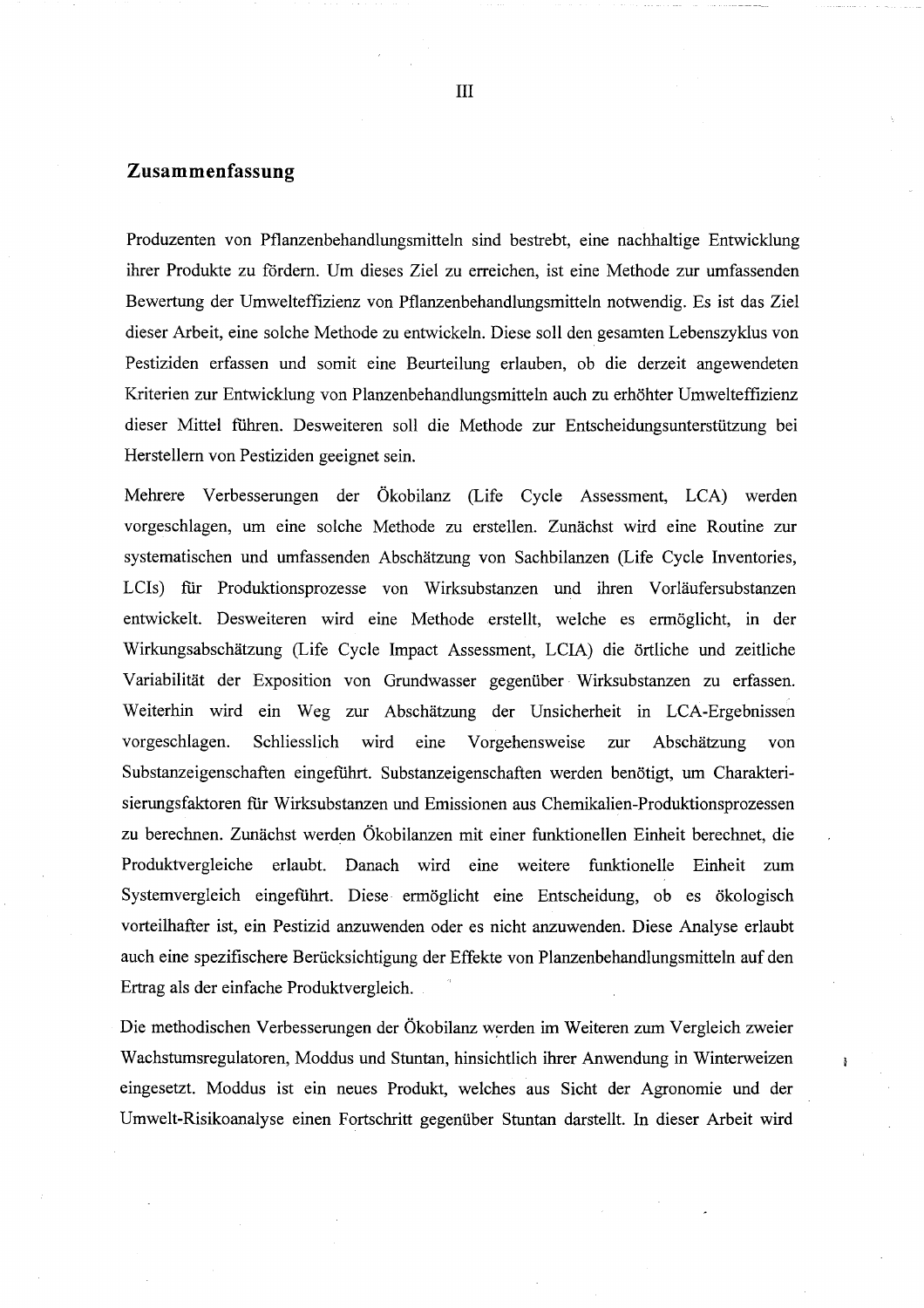beurteilt, ob Moddus auch im Hinblick auf die Umwelteffizienz unter Berücksichtigung der gesamten Produktlebenszyklen einen Fortschritt gegenüber Stuntan darstellt.

Moddus stellt in diesem Produktvergleich hinsichtlich der Aktivität, ausgedrückt als die Ausbringungsmenge, sowie des Umweltverhaltens und der Umwelteffekte der Wirksubstanz einen Fortschritt gegenüber Stuntan dar. Dieser Fortschritt muss allerdings abgewogen werden gegen erhöhte Umweltwirkungen aus der Produktion von Moddus gegenüber der Herstellung von Stuntan, welche massgeblich auf die komplexere Molekülstruktur der in Moddus enthaltenen Wirksubstanz zurückzuführen sind. In dem Systemvergleich ergibt sich wiederum, dass die Einführung von Moddus für Wachstumsregulation in Winterweizen aus Sicht der Ökobilanz einen Fortschritt darstellt, und zwar aufgrund eines erhöhten Ertrages durch den Einsatz von Moddus.

Die Unsicherheitsanalyse zeigt grosse methodische Unsicherheiten hinsichtlich der Toxizitäts-Wirkungskategorien. Diese Unsicherheiten könnten generell zu Ergebnissen niedriger Signifikanz in der Ökobilanz von Pflanzenbehandlungsmitteln führen. Es werden Massnahmen zur Verringerung der Unsicherheiten vorgeschlagen. Die Ergebnisse in den weiteren Wirkungskategorien, wie zum Beispiel dem Treibhausgas-Potenzial, zeigen relativ geringe Unsicherheiten.

Die Routine zur Abschätzung von Sachbilanzen für Produktionsprozesse von Wirksubstanzen und ihrer Vorläufersubstanzen ermöglicht es, Material- und Energiebedarfe sowie Emissionen solcher Prozesse zu erfassen. Diese Abschätzroutine leistet einen wichtigen Beitrag zur Schliessung von Datenlücken in Sachbilanzen von Pflanzenbehandlungsmitteln und ist daher eine wichtige Voraussetzung für die Ökobilanzierung solcher Produkte.

Die Variabilität der Exposition von Grundwasser gegenüber Wirksubstanzen erstreckt sich über Grössenordnungen und ist am stärksten abhängig von Substanzeigenschaften und ortsabhängigen Faktoren. Die Beiträge zu aggregierten Indikatorergebnissen bezüglich der Toxizität von Wirksubstanzen im Grundwasser für Menschen sind bedeutend. Bei Herstellern von Planzenbehandlungsmitteln ist umfangreiches Wissen über die, Einflussgrössen auf die Variabilität der Grundwasser-Exposition vorhanden. Daher sollte diese Variabilität in Ökobilanzen, die an Pestizid-Hersteller gerichtet sind, berücksichtigt werden.

Anforderungen und Ergebnisse der Ökobilanz von Pestiziden werden weiterhin verglichen mit der Datenverfügbarkeit und den Freiheitsgraden in Entscheidungssituationen während der Entwicklung neuer Planzenbehandlungsmittel. Nach diesem Vergleich ist die Ökobilanz zur  $\pmb{\cdot}$